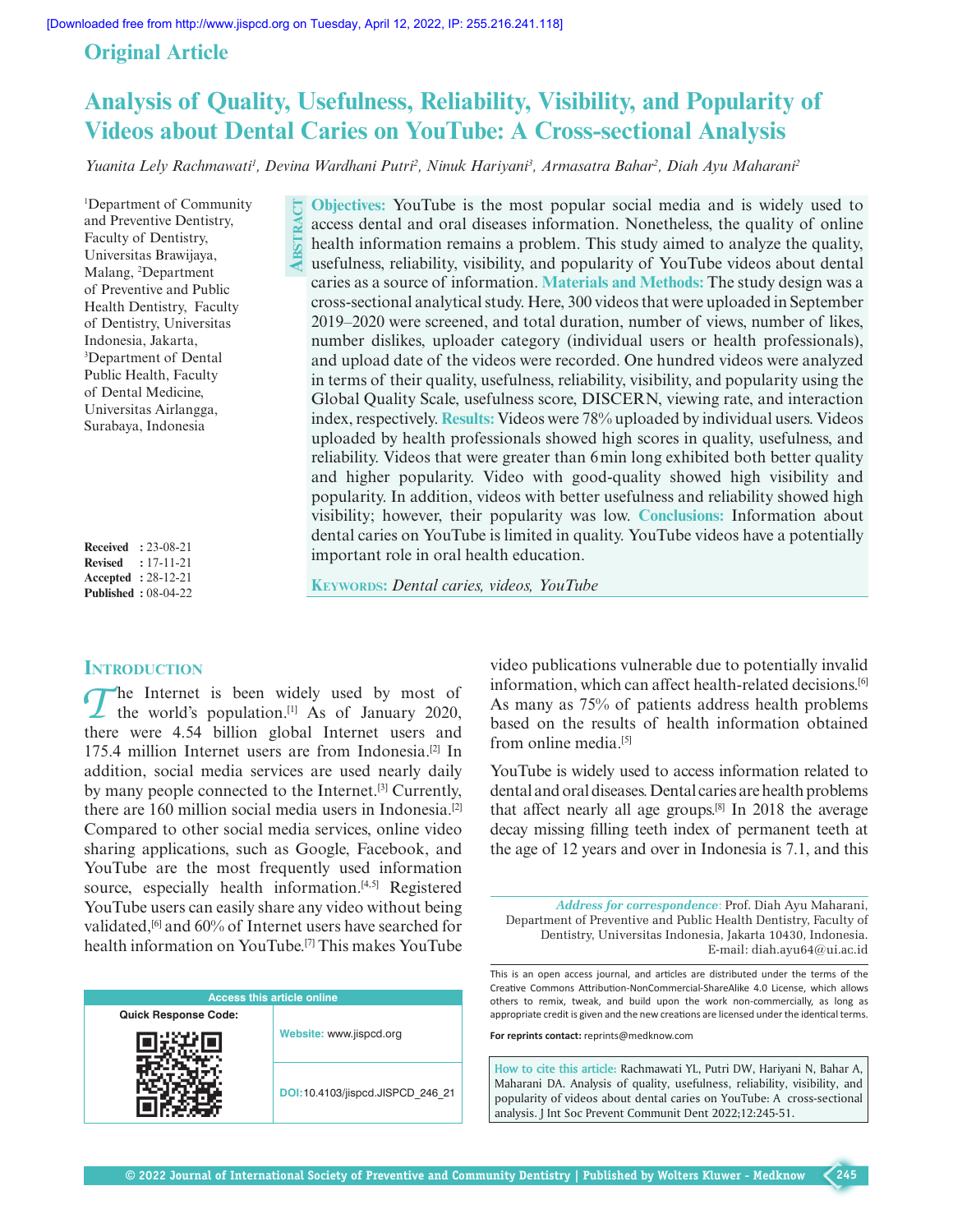includes very high risk of dental caries.[9] If not treated immediately, dental caries will develop and eventually cause infection and pain. In Indonesia, the prevalence of permanent dental caries is 61% in children age 12-yearold, which is higher than in other countries in Southeast Asia.<sup>[10]</sup> Poor oral conditions can impact the functional, emotional, and social development of children and their families.[11] In addition, a lack of individual knowledge can increase the risk of dental caries.[12] Early health education plays an important role in the prevention of dental caries, and educational media must be in line with current trends in society. The use of technology can make it easier to obtain health information because technology is very prevalent in modern society.[12]

There have been many discussion about the quality of YouTube videos about oral health in other countries.<sup>[13,14]</sup> Although some online health information is of good quality, poor-quality information remains a problem.[15] In Indonesia, the quality of YouTube videos about oral health information has not been investigated thoroughly. Therefore, to provide good oral health information via online video sites, particularly information about dental caries, this study investigates the quality, usefulness, reliability, visibility, and popularity of Indonesian YouTube videos about dental caries as a source of health information.

# **Materials and Methods**

The reporting of this study is in accordance with the Strengthening the Reporting of Observational Studies in Epidemiology (STROBE) statement.<sup>[16,17]</sup> This study was approved by the Research Ethics Committee of the Faculty of Dentistry, Universitas Indonesia, No. 18/*Ethical Approval/FKGUI/VIII/2020* with Protocol No. 090190720. YouTube videos about dental caries were acquired using a selection of video filters in the past year. Video searching used the keyword "dental caries," which were uploaded to YouTube in the last 1 year (September 2019–2020). After searching with the given keyword, as many as 300 videos were screened, and then videos were selected with inclusion criteria using all Indonesian language YouTube videos containing information about dental caries. The exclusion criteria included videos with no sound, videos that discuss dental caries but dominantly discuss other diseases, duplicate videos, advertisements (e.g., oral health promotions and dental clinics), and video conferences or lectures that target a specialized audience.<sup>[14]</sup>

A total of 100 videos were assessed for complete analysis based on the inclusion and exclusion criteria, the total duration, number of views, likes, dislikes, uploaders, and date of upload information were recorded. In addition, the videos were categorized based on the upload source, that is, independent users or health professionals.<sup>[14,18]</sup> The information in the YouTube videos was assessed using four analysis techniques, which are Global Quality Scale  $(GQS)$ ,<sup>[13]</sup> Usefulness,<sup>[14]</sup> reliability based on five questions adapted from the DISCERN questionnaire,<sup>[13]</sup> and viewer interaction (e.g., number of views, likes, dislikes, and date of upload).

Video quality was investigated using the GQS based on the information of the video as a whole and how useful the video was for patients according to the following criteria:  $1 =$  very poor quality (poor flow, lack of information, nothing useful for patients);  $2 =$  generally poor quality (low level of flow, some information is listed, but there are many important topics, very limited use to patients);  $3$  = moderate quality (flow is less than ideal, some important information is discussed adequately, other pieces of information are discussed poorly, somewhat useful to patients);  $4 = \text{good quality}$  (generally good flow, most of the relevant information is listed, some topics are not addressed, useful to patients);  $5 =$  excellent quality (excellent flow, very useful for patients).[13] Usefulness was assessed whether the information in the videos included definitions, indications, contraindications, advantages, involved procedures, complications, costs, and prognosis. Each item was given one point if the information was mentioned in the video. The point range was 0 to 8, with 0 to 2 points representing poor quality, 3 to 5 points representing moderate quality, 6 to 8 points representing excelling quality.[14]

Reliability was investigated based on five questions adapted from the DISCERN questionnaire to assess the completeness of the information and the reliability of the information source. The questionnaire comprises of five questions.[1] Are the objectives clear and achieved?<sup>[2]</sup> Are the information sources reliable?<sup>[3]</sup> Is the presented information balanced and unbiased?[4] Are additional information sources listed for patient reference?[5] Are areas of uncertainty mentioned? Each question was rated as 1 if it was mentioned in the video, with the total score ranging from 0 to  $5$ .<sup>[13]</sup> Further, viewer interaction was investigated in terms of video features, for example, the number of views, number of likes, number of dislikes, and the upload date, which were calculated to generate a viewing rate to assess visibility and interaction index to assess popularity. The viewing rate and interaction index are expressed as follows:<sup>[6,14]</sup> Viewing rate (visibility) = Number of views  $\times 100$ 

Number of days since upload  $\frac{1}{2}$ Interaction index  $($ popularity $)$  = Number of likes-Number of dislikes  $\times 100$ Numberof views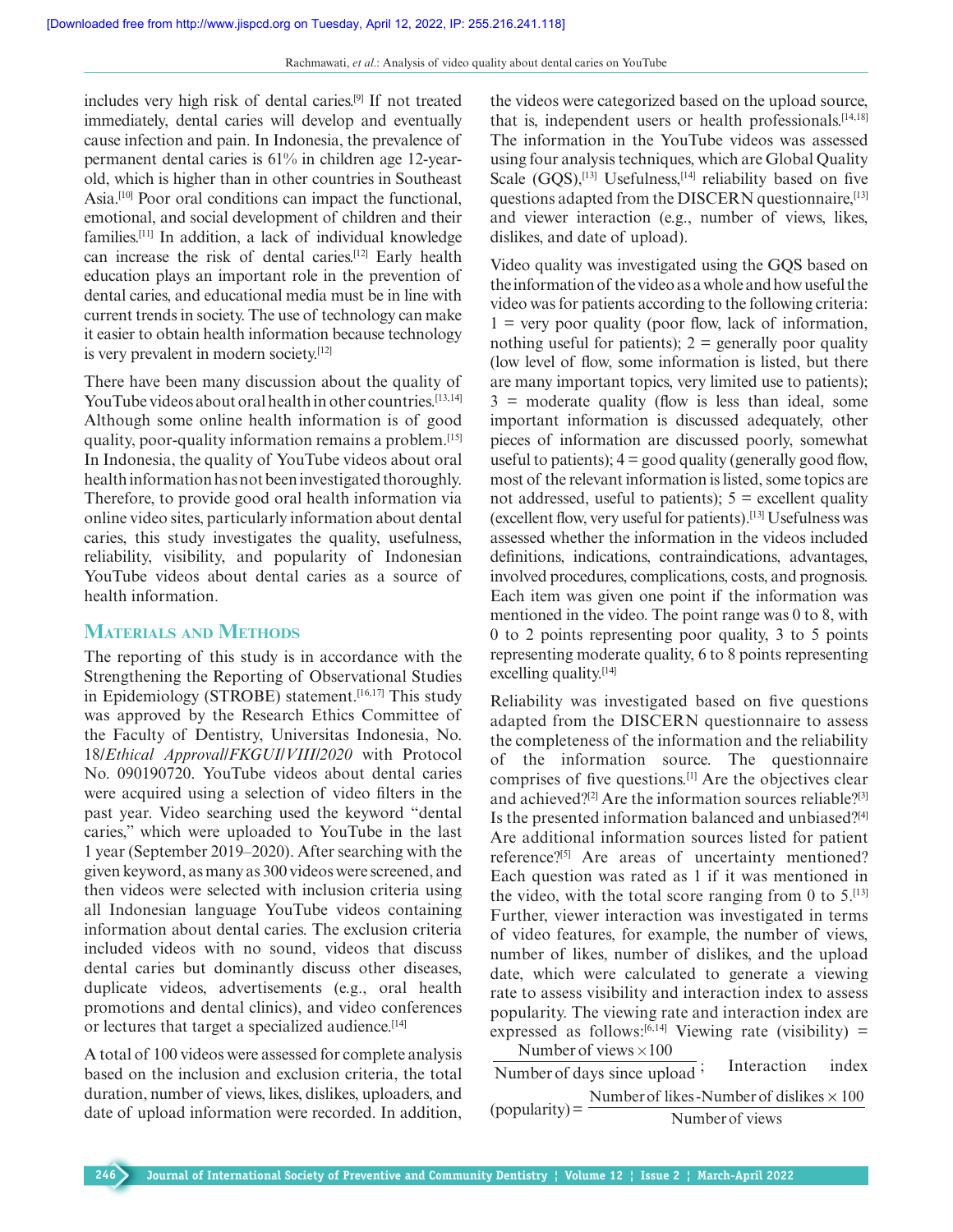A pilot study was conducted to calibrate and analyze the reliability of the observer. Two observers viewed the same videos independently. The reliability

| <b>Table 1: Sample characteristics</b> |                  |  |  |  |
|----------------------------------------|------------------|--|--|--|
| <b>Variable</b>                        |                  |  |  |  |
| Source, no $\binom{0}{0}$              |                  |  |  |  |
| Independent users                      | 78 (78)          |  |  |  |
| Health professionals                   | 22(22)           |  |  |  |
| Uploaded since (days)                  |                  |  |  |  |
| Mean $(SD)$                            | 200 (117)        |  |  |  |
| $Min-max$                              | $3 - 377$        |  |  |  |
| Duration (s)                           |                  |  |  |  |
| Mean $(SD)$                            | 387 (374)        |  |  |  |
| $Min-max$                              | $96 - 3,520$     |  |  |  |
| <b>Views</b>                           |                  |  |  |  |
| Mean $(SD)$                            | 65,348 (187,286) |  |  |  |
| $Min-max$                              | 10–1,114,735     |  |  |  |
| Likes                                  |                  |  |  |  |
| Mean $(SD)$                            | 595 (1,676)      |  |  |  |
| $Min-max$                              | $0 - 13,205$     |  |  |  |
| <b>Dislikes</b>                        |                  |  |  |  |
| Mean $(SD)$                            | 57 (177)         |  |  |  |
| Min-max                                | $0 - 1,036$      |  |  |  |

|  | Table 2: Videos analysis according to different variables |  |
|--|-----------------------------------------------------------|--|
|  |                                                           |  |

| <b>Variable</b>          |                 |
|--------------------------|-----------------|
| Interaction index        |                 |
| Mean $(SD)$              | 3.47(6.05)      |
| Min–max                  | $0.0 - 28.5$    |
| Viewing rate             |                 |
| Mean $(SD)$              | 26,323 (65,935) |
| Min–max                  | 8-405,664       |
| Usefulness score $(0-8)$ |                 |
| Mean $(SD)$              | 1.9(1.4)        |
| Min–max                  | $0 - 6$         |
| DISCERN $(1-5)$          |                 |
| Mean $(SD)$              | 2.3(0.6)        |
| Min–max                  | $1 - 4$         |
| $GQS(1-5)$               |                 |
| Mean $(SD)$              | 2.2(0.9)        |
| Min–max                  | $1 - 5$         |
|                          |                 |

measurement was conducted by observing (with both inter- and intra-observer) 20 videos repeatedly at different times. An analysis was then performed using the intraclass correlation coefficient (ICC) with an expected value of >0.80 that indicated good agreement. Statistical analysis was performed using a licensed SPSS Statistical Software IBM SPSS version 28.0 (IBM, Armonk, New York). Here, the inter-observer agreement was calculated using the ICC, and then the variables were analyzed using the Mann–Whitney test for the nonparametric data. The statistical significance was set to  $P < 0.05$  in this statistical analysis.

#### **Results**

In total 100 videos were analyzed. The inter- and intraobserver ICC values for all measurement categories were >0.8, which indicates good agreement. Tables 1 and 2 show the characteristics of the sample and the overall performance of the evaluated videos. Most of the assessed videos were produced by independent users (78%;  $n = 78$ ). The average video duration was 6min 27s (ranging from 96s to 58min 40 s). The average number of video views was 65,348 (ranging from 10 to 1,114,735). The number of views, likes, dislikes, and duration as upload are related to the interaction index and viewing rate. From the overall analysis, the average usefulness score and GQS of the videos were poor.

Table 3 shows that there were significant differences relative to the number of views, viewing rate, likes, interaction index, usefulness score, GQS, and DISCERN in score each uploader category. The number of views of videos with the same keywords uploaded by health professionals is greater than that of videos uploaded by individual users, with a median of 7.619 ( $P = 0.037$ ). This significantly affects the viewing rate of videos uploaded by health professionals who also have higher values ( $P = 0.013$ ). The number of likes on videos uploaded by health professionals is also greater than that for video uploaded by individual users, with median of 135 ( $P = 0.001$ ). However, the

| Table 3: Videos classification according to the upload source |                         |                            |          |  |  |
|---------------------------------------------------------------|-------------------------|----------------------------|----------|--|--|
|                                                               | <b>Individual users</b> | <b>Health professional</b> | P Value  |  |  |
|                                                               | <b>Median (min-max)</b> | <b>Median (min-max)</b>    |          |  |  |
| <b>Views</b>                                                  | $1,603(14-581,030)$     | $7,619(301-1,114,735)$     | $0.037*$ |  |  |
| Viewing rate                                                  | $1,004(11-194,324)$     | 3,888 (8-405,664)          | $0.013*$ |  |  |
| Likes                                                         | $22(0-3,622)$           | $135(0-13,025)$            | $0.001*$ |  |  |
| Interaction index                                             | $1.20(0-28.5)$          | $1.32(0-27.19)$            | 0.339    |  |  |
| <b>Dislikes</b>                                               | $2(0-988)$              | $2(0-1,036)$               | 0.725    |  |  |
| <b>GQS</b>                                                    | $1(1-4)$                | $3(1-5)$                   | $0.001*$ |  |  |
| Usefulness score                                              | $1(0-5)$                | $4(0-5)$                   | $0.001*$ |  |  |
| <b>DISCERN</b>                                                | $2(1-4)$                | $3(2-4)$                   | $0.001*$ |  |  |

\*Significance *P* < 0.05. Mann–Whitney test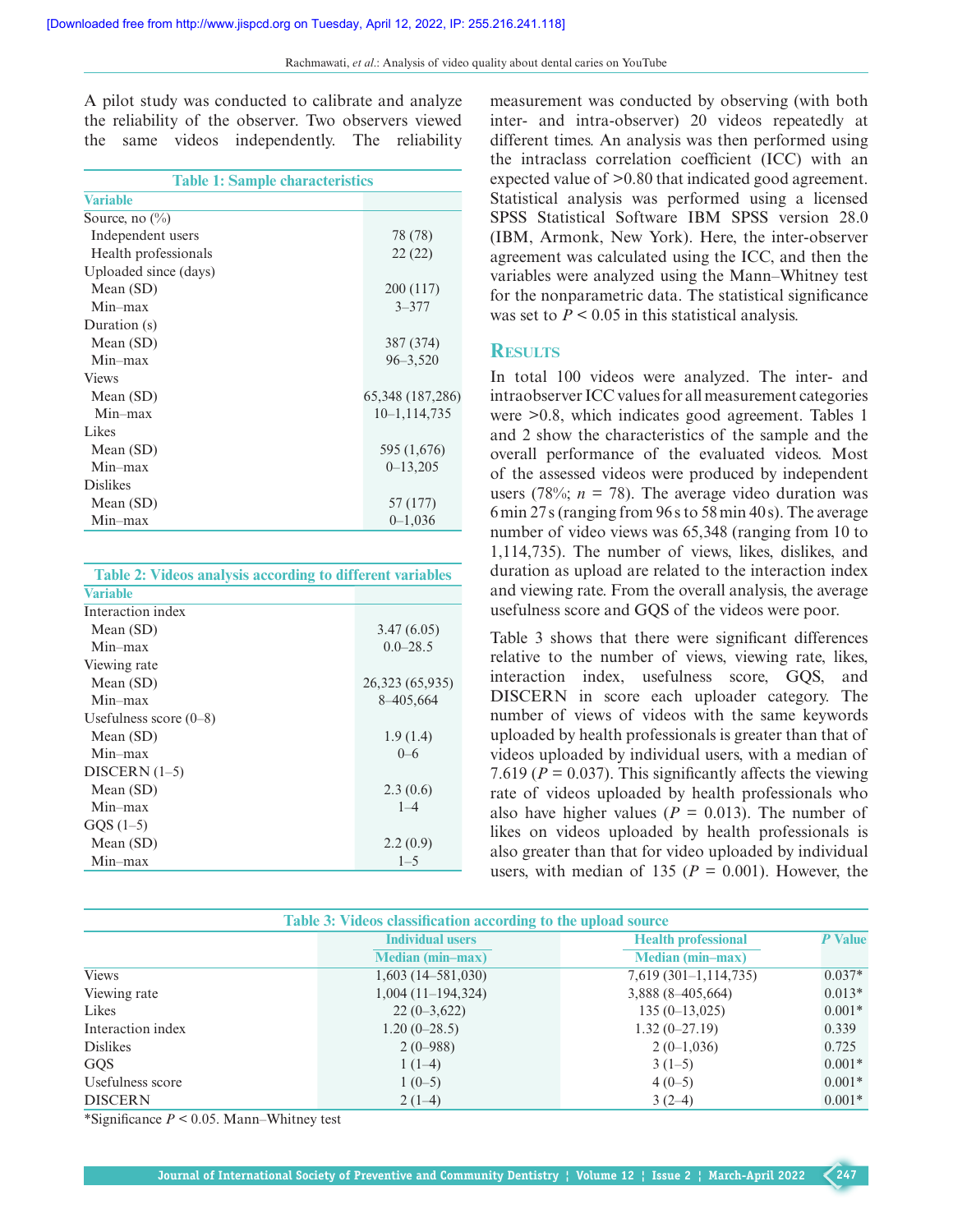interaction index and dislikes values do not show statistically significant differences between the two uploader categories. In the GQS, usefulness score, and DISCERN score assessments, a significant difference was observed in terms of the corresponding values for videos uploaded by health professionals ( $P = 0.001$ ).

Relative to the video duration analysis, Table 4 shows that differences in the interaction index and GQS were observed between the two duration categories, that is, less or greater than 6min. Videos greater than 6min show a higher interaction index, with a median of 1.93 ( $P = 0.001$ ), and the GQS value also shows that durations greater than 6min have a higher video

quality rating, with a median of  $2 (P = 0.027)$ . In terms of the GQS, usefulness score, and DISCERN score analyses, Tables 5–7 show that there were no significant differences between the number of views, viewing rate, number of likes, and interaction index for GCS, usefulness, and DISCERN score category.

## **Discussion**

Social media services represent an important form of interaction between Internet users, for example, sharing information, sharing opinions, and creating content. YouTube is a popular and important social media service, which is evident by the many

| Table 4: Comparison of videos according to duration (min) |                         |                         |          |  |  |
|-----------------------------------------------------------|-------------------------|-------------------------|----------|--|--|
|                                                           | $Up$ to $6:00$          | More than 6:00          |          |  |  |
|                                                           | <b>Median (min-max)</b> | <b>Median (min-max)</b> |          |  |  |
| <b>Views</b>                                              | $5,136(15-1,114,735)$   | $1,000(14-1,001,992)$   | 0.053    |  |  |
| Viewing rate                                              | $2,564(35-335,727)$     | 771 (8-405,664)         | 0.124    |  |  |
| Likes                                                     | $51(0-13,205)$          | $27(0-6,351)$           | 0.481    |  |  |
| Interaction index                                         | $0.88(0-24.14)$         | $1.93(0-28.5)$          | $0.001*$ |  |  |
| <b>Dislikes</b>                                           | $2(0-988)$              | $1(0-1,036)$            | 0.151    |  |  |
| <b>GQS</b>                                                | $1(1-4)$                | $2(1-5)$                | $0.027*$ |  |  |
| Usefulness score                                          | $1(0-5)$                | $2(0-5)$                | 0.134    |  |  |
| <b>DISCERN</b>                                            | $2(2-4)$                | $2(1-4)$                | 0.845    |  |  |

\*Significance *P*< 0.05. Mann–Whitney test

| Table 5: Comparison of videos according to global quality score (GQS) |                  |                         |               |                  |                         |       |
|-----------------------------------------------------------------------|------------------|-------------------------|---------------|------------------|-------------------------|-------|
|                                                                       | GOS1&2           |                         | GQS 3, 4, & 5 | <b>P</b> Value   |                         |       |
|                                                                       | <b>Mean (SD)</b> | <b>Median (min-max)</b> |               | <b>Mean (SD)</b> | <b>Median (min-max)</b> |       |
| <b>Views</b>                                                          | 59,698 (157,810) | $2,193(14-1,001,992)$   |               | 83,649 (263,180) | $1,983(23-1,114,735)$   | 0.666 |
| Viewing rate                                                          | 24,958 (59,352)  | $1,731(35.8-405.664)$   |               | 30,646 (84,853)  | $1,851(8,83-335,763)$   | 0.578 |
| Likes                                                                 | 489 (1,028)      | $33(0-4.915)$           |               | 934 (2,913)      | $58(0-13,205)$          | 0.460 |
| Interaction index                                                     | 2.87(5.57)       | $1.11(0-28.5)$          |               | 5.37(7.16)       | $3.02(0-27.19)$         | 0.560 |

\*Significance *P* < 0.05. Mann–Whitney test

| Table 6: Comparison of videos according to usefulness score |                          |                         |                  |                          |       |  |
|-------------------------------------------------------------|--------------------------|-------------------------|------------------|--------------------------|-------|--|
|                                                             | Usefulness score $(0-3)$ |                         |                  | Usefulness score $(4-8)$ |       |  |
|                                                             | <b>Mean (SD)</b>         | <b>Median (min-max)</b> | <b>Mean (SD)</b> | <b>Median (min-max)</b>  |       |  |
| <b>Views</b>                                                | 62,729 (186,491)         | $1,739$ (14-1,114,735)  | 78,712 (196,195) | 5,272 (241-712,397)      | 0.300 |  |
| Viewing rate                                                | 25,713 (65,759)          | $1,158(11-405,664)$     | 29,302 (68,750)  | $2,459(8-261,910)$       | 0.124 |  |
| Likes                                                       | 574 (1,690)              | $29(0-13,205)$          | 701 (1,648)      | $71(0-6,351)$            | 0.122 |  |
| Interaction index                                           | 3.47(6.13)               | $1.19(0-28.5)$          | 3.43(5.79)       | $1.34(0-24.5)$           | 0.670 |  |

\*Significance  $P < 0.05$ . Mann–Whitney test

| <b>Table 7: Comparison of videos according to DISCERN score</b> |                  |                         |                  |                         |       |  |
|-----------------------------------------------------------------|------------------|-------------------------|------------------|-------------------------|-------|--|
|                                                                 | $DISCERN (0-1)$  |                         |                  | $DISCERN (2-5)$         |       |  |
|                                                                 | <b>Mean (SD)</b> | <b>Median (min-max)</b> | <b>Mean (SD)</b> | <b>Median (min-max)</b> |       |  |
| <b>Views</b>                                                    | 2,513 (4,491)    | $404(14-9,230)$         | 68,068 (190,699) | $2,193(15-1,114,735)$   | 0.082 |  |
| Viewing rate                                                    | 1,654(2,974)     | $218(68.25-6,112)$      | 27,351 (67,108)  | $1,923(8-405,664)$      | 0.082 |  |
| Likes                                                           | 19(25)           | $9(1-56)$               | 620 (1,706)      | $44(0-13,205)$          | 0.093 |  |
| Interaction index                                               | 6.25(7.34)       | $4.22(0.28 - 16.28)$    | 3.35(6.01)       | $1.19(0-28.50)$         | 0.471 |  |

\*Significance  $P < 0.05$ . Mann–Whitney test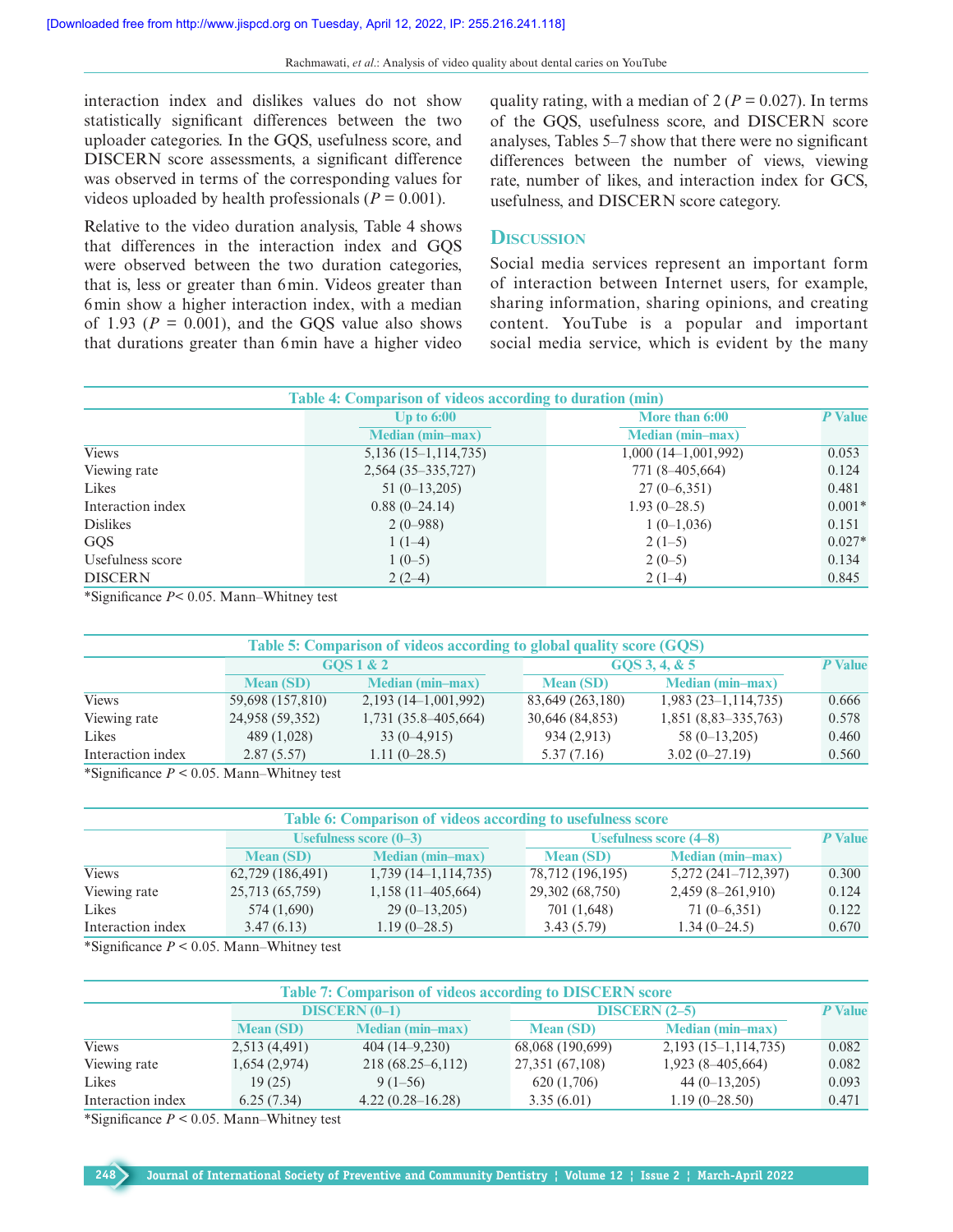interactions that occur between users through view, like, and dislike activities on YouTube. This characteristic is an important measure that can indicate the visibility and popularity of a YouTube video or channel. In this study, most of videos were uploaded by independent users. In previous studies, the evaluation results also indicated that most assessed videos were produced by independent users.[13] These results show that many YouTube users seek information about dental caries to learn more or to share information with others.

Currently, it is easy to acquire information from social media services. Most patients use the Internet to search for health information, including dental caries. Dental caries can be experienced by people of all ages. Dental caries are a chronic disease that will impact a person's quality of life if not treated immediately.<sup>[19,20]</sup> YouTube video content can be a useful source of information for the user; however such video content should not be the primary source of health-related information.

In this study, in the different categories of uploader sources, the number of views was greater than the number of likes. A high number of views indicates that the majority of YouTube users engage as passive users, that is, searching for information without engaging in any online community interactions.[21] Although most videos are uploaded by independent users, the results of this study show that the values for the number of views, viewing rates, likes, and interaction index of videos uploaded by health professionals are greater higher than those independent users. The visibility and popularity of videos from health professionals are higher than those of independent users, which shows that YouTube users are more interested in videos from reliable sources.

The GQS, usefulness score, and DISCERN score of videos uploaded by health professionals were high in scores. This indicates that the video quality, usefulness, and reliability uploaded by health professionals were better than that of independent users. However, incompleteness was observed because some videos did not mention the source of presented information and did not provide references to viewers to seek additional information about dental caries. Previous studies found that videos uploaded by individual users have a greater chance of being misleading than videos uploaded by authorities/experts.[22,23]

In our video duration analysis, videos that had a duration of up to 6min had higher visibility; however, their popularity was less than that of videos with a duration of greater than 6min. This indicates that

YouTube users are more interested in watching videos that are not too long in duration. The results of a previous study that observed students learning from video content showed that video durations of no greater than 6min tended to be watched until to completion.[24] In contrast, videos with a duration of greater than 6min had a higher GQS score than videos that were 6min long or less. This means that longer videos have better quality; thus, such videos are more popular than shorter videos. However, difference in usefulness score between longer or shorter durations was apparent. This could be explained by the fact that most YouTube videos about dental caries do not contain complete information. The information described in most videos is about treatment procedures and prognosis. Videos with good quality have higher visibility and popularity. Although videos with better usefulness and reliability have higher visibility, they are lower in terms of popularity, which indicates that YouTube users select videos to watch based on interest regardless of, usefulness, and reliability.[25]

This study however may have several limitations. Comparison with unequal videos between health professionals and individual users may lead to a biased result. Further studies shall consider equal to near equal samples for comparisons. Potentially measurement bias might occur due to the dynamics of statistics in YouTube, for example, views, likes, and dislikes, which constantly changing.[14] The results will also depend on the time of the search and keywords used. When using different keywords, the results will differ. In addition, only one keyword was used; therefore, further research is required to examine additional searches with a greater number of keywords. However, some studies have shown good results despite using only a single keyword.[14,26] Although the study topic is interesting, however there are certain methodological issues as YouTube studies information reliability should be interpreted with caution and further rigorous studies should be conducted.<sup>[5]</sup> Previous reviews described few similarities between YouTube healthcare information study methods.<sup>[5,27]</sup> The inconsistency of methods being used might occur due to possible variables that may contribute to popularity of YouTube videos.<sup>[27]</sup> Nonetheless the importance of this study shall be highlighted because YouTube may be used as a very effective information resource. Previous study analyzed YouTube videos as a source for parents' education on early childhood caries.[26] In addition, the current study has recent data, unique content, and employed usefulness score to analyze the YouTube videos regarding dental caries. Earlier study emphasized on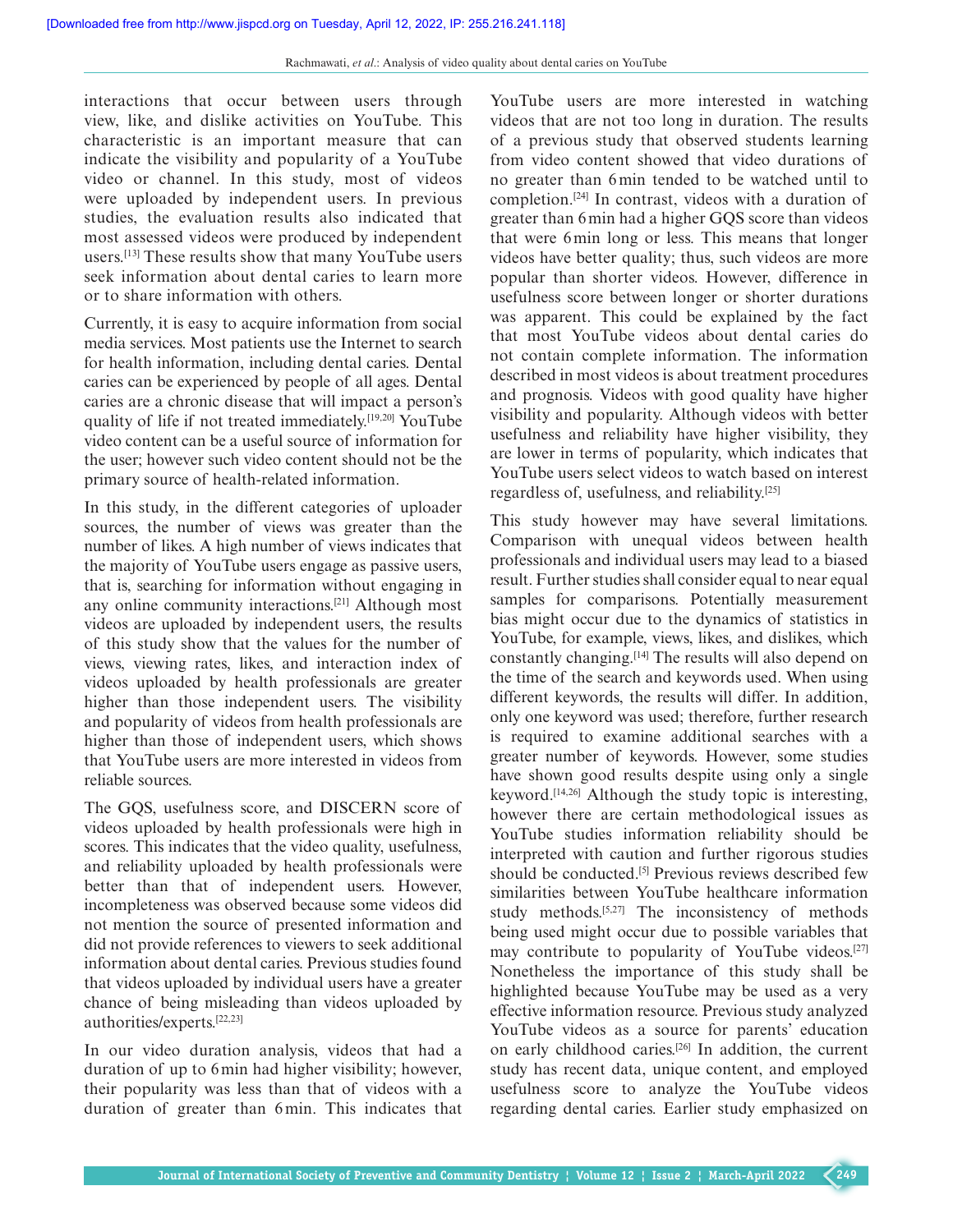detection, effects, etiology, and prevention of early childhood caries,[26] whereas the current one focused on definitions, indications, contraindications, advantages, involved procedures, complications, costs, and prognosis of dental caries in all age groups. YouTube, as the most popular video-sharing site in the world, has high potential as a platform for health promotion and education.[28] Therefore, research on YouTube is encouraged to optimize it's use and impact in its role to improve health.

# **CONCLUSION**

YouTube videos uploaded by health professionals have better quality, usability, reliability, visibility, and popularity than videos uploaded by individual users. However, most YouTube videos about dental caries have been uploaded by individual users, which can be problematic if inaccurate dental health information is provided in the video content. Videos that are longer than 6min have a higher interaction index and higher video quality.

#### **Acknowledgement**

The authors are grateful for the World Class University Project Indonesia, especially to Universitas Indonesia, Universitas Brawijaya, and Universitas Airlangga.

## **Financial support and sponsorship**

This study was supported by Program Penelitian Kolaborasi Indonesia (PPKI) Grant 2021.

#### **Conflicts of interest**

The authors declared no conflict of interest.

#### **Authors contributions**

Conceptualization: A.B. and D.A.M.; data curation: D.W.P. and D.A.M.; formal analysis: D.W.P., Y.L.R. and D.A.M.; investigation: A.B., D.W.P., Y.L.R., N.H. and D.A.M.; methodology: A.B. and D.A.M.; writing—original draft: D.W.P., A.B., and Y.L.R.; writing—review and editing: Y.L.R., N.H. and D.A.M. All authors have read and agreed to the published version of the manuscript.

## **Ethical policy and institutional review board statement**

The study was approved by the Ethics Committee of the Faculty of Dentistry, Universitas Indonesia, No. 18/Ethical Approval/FKGUI/VIII/2020 with Protocol No. 090190720.

## **Patient declaration of consent**

Not applicable.

## **Data availability statement**

The raw data are available from the authors to any author who wishes to collaborate with us.

#### **References**

- 1. Pal Singh Balhara Y, Doric A, Stevanovic D, Knez R, Singh S, Roy Chowdhury MR, *et al*. Correlates of problematic internet use among college and university students in eight countries: An international cross-sectional study. Asian J Psychiatr 2019;45:113-20.
- 2. Kemp S. Digital 2020: Global Digital Yearbook— Datareportal–Global Digital Insights. We are Soc Hootsuite. 2020. Available from: https://datareportal.com/reports/digital-2020-global-digital-overview [Last accessed on May 10, 2021].
- 3. Drahošová M, Balco P. The analysis of advantages and disadvantages of use of social media in European Union. Procedia Comput Sci 2017;109:1005-9.
- 4. Balakrishnan J, Griffiths MD. Social media addiction: What is the role of content in YouTube? J Behav Addict 2017;6:364-77.
- 5. Madathil KC, Rivera-Rodriguez AJ, Greenstein JS, Gramopadhye AK. Healthcare information on YouTube: A systematic review. Health Informatics J 2015;21:173-94.
- 6. Hassona Y, Taimeh D, Marahleh A, Scully C. YouTube as a source of information on mouth (oral) cancer. Oral Dis 2016;22:202-8.
- 7. Kim H, Nakamura C, Zeng-Treitler Q. Assessment of pictographs developed through a participatory design process using an online survey tool. J Med Internet Res 2009;11:e5.
- 8. Fontana M, Gonzalez-Cabezas C. Evidence-based dentistry caries risk assessment and disease management. Dent Clin North Am 2019;63:119-28.
- 9. Data and Information Centre, Ministry of Health of the Republic of Indonesia. National Dental Health. 2019. Available from: https://pusdatin.kemkes.go.id [Last accessed on April 30, 2021].
- 10. Maharani DA, Zhang S, Gao SS, Chu CH, Rahardjo A. Dental caries and the erosive tooth wear status of 12-yearold children in Jakarta. Indonesia. Int J Environ Res Public Health 2019;16:2994.
- 11. Jokovic A, Locker D, Tompson B, Guyatt G. Questionnaire for measuring oral health-related quality of life in eight- to tenyear-old children. Pediatr Dent 2004;26:512-8.
- 12. Campos LFXA, Cavalcante JP, Machado DP, Marçal E, Silva PGB, Rolim JPML. Development and evaluation of a mobile oral health application for preschoolers. Telemed J E Health 2019;25:492-8.
- 13. Kovalski LNS, Cardoso FB, D'Avila OP, Corrêa APB, Martins MAT, Martins MD, *et al*. Is the YouTube™: An useful source of information on oral leukoplakia? Oral Dis 2019;25:1897-905.
- 14. Gaş S, Zincir ÖÖ, Bozkurt AP. Are YouTube videos useful for patients interested in botulinum toxin for bruxism? J Oral Maxillofac Surg 2019;77:1776-83.
- 15. Chena X, Hayb JL, Watersc EA, Kiviniemia MT, Schofieldb E, Lib Y. Health literacy and use and trust in health information. Physiol Behav 2018;176:139-48.
- 16. Huang J, Zhang S, Xiao Q, Cao Y, Li B YouTube™ as a source of information for Candida auris infection: a systematic review BMC Public Health 2020;20:832.
- 17. Sorensen JA, Pusz MD, Brietzke SE. YouTube as an information source for pediatric adenotonsillectomy and ear tube surgery. Int J Pediatr Otorhinolaryngol 2014;78;65-70.
- 18. Fortuna G, Schiavo JH, Aria M, Mignogna MD, Klasser GD. The usefulness of YouTube™ videos as a source of information on burning mouth syndrome. J Oral Rehabil 2019;46:657-65.